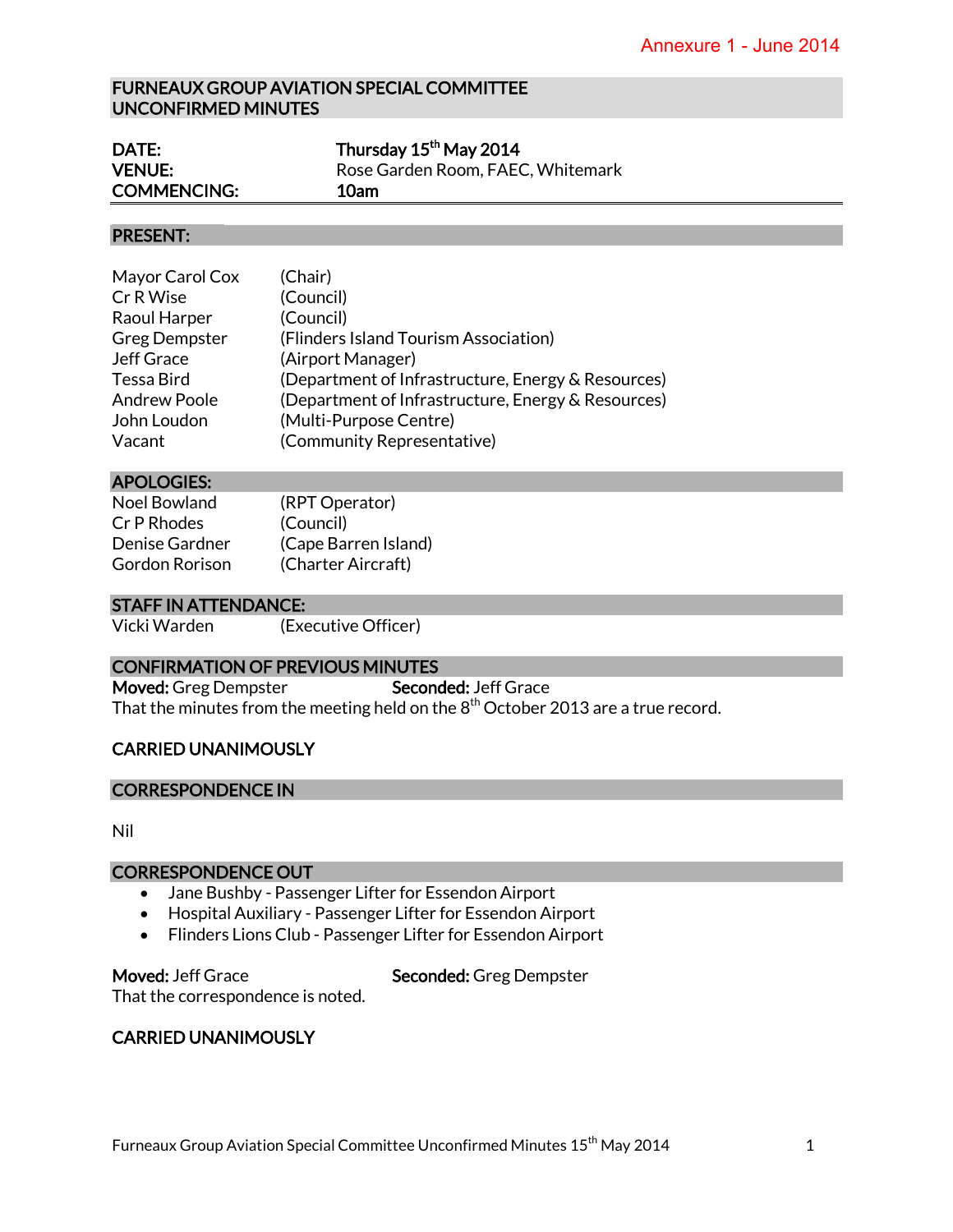## AGENDA Item 1: Terms of Reference

The terms of Reference which were amended by this committee at the  $8<sup>th</sup>$  October 2013 meeting were approved by Council at the  $17<sup>th</sup>$  October 2013 Ordinary Meeting of Council.

Information noted.

# Item 2: Committee Representatives – Community Representative needed

The vacant position was advertised in Island News and no response was received.

| Action:<br>  Executive Officer<br>$\vert$ Readvertise the vacant position in the next Island News. |  |
|----------------------------------------------------------------------------------------------------|--|
|----------------------------------------------------------------------------------------------------|--|

## Item 3: Passenger Lifter

The purchase of the Passenger Lifter for Essendon Airport has been finalised and the lifter is now operational. A very positive report was received from the first user, a 96 year old.

Sharp Airlines and the Essendon Airport CEO have also expressed their pleasure in having the lifter in place. The lifter is for the exclusive use of Sharp Airlines. Other airlines will be able to use it if they have written approval from Council.

It was suggested that Council add a Flinders Council logo decal on the lifter, alongside the existing Lions Club decal.

|                         | Action:   Attach a Flinders Council logo decal when next at   General Manager |  |
|-------------------------|-------------------------------------------------------------------------------|--|
| <b>Essendon Airport</b> |                                                                               |  |

# Item 5: Update on Aviation Policy

The Aviation Policy which was revised by this committee at the  $8<sup>th</sup>$  October 2013 meeting was approved by Council at the  $10<sup>th</sup>$  April 2014 Ordinary Meeting of Council. This committee can review the policy and recommend changes at any time otherwise it will be reviewed again after the next council election.

Point 3 of the Policy was queried as to exactly what support Council supplies. Staff are on call 24hrs a day to do runway inspections before landing and departure of the air ambulance and Council does not pass this cost onto the Royal Flying Doctor Service. John Loudon expressed his appreciation of that policy as that is not the case in his experience in other remote communities. Council has decided to support anyone who needs to be uplifted off the island for the medical reasons and does not intend to pass on landing charges to non-Tasmanian residents needing the service.

# Item 7: Update on Airport Business Plan

The Airport Business Plan is being undertaken by consultant Tim Phillips. Although elements of the plan have been completed, Tim's priority has been to complete another report for Council. It is expected that Tim will soon be focusing on the Airport Business Plan with expected completion by the end of the financial year.

Council has successfully applied for a \$750,000 dollar for dollar grant from the Federal Department of Infrastructure to extend the apron and taxiway.